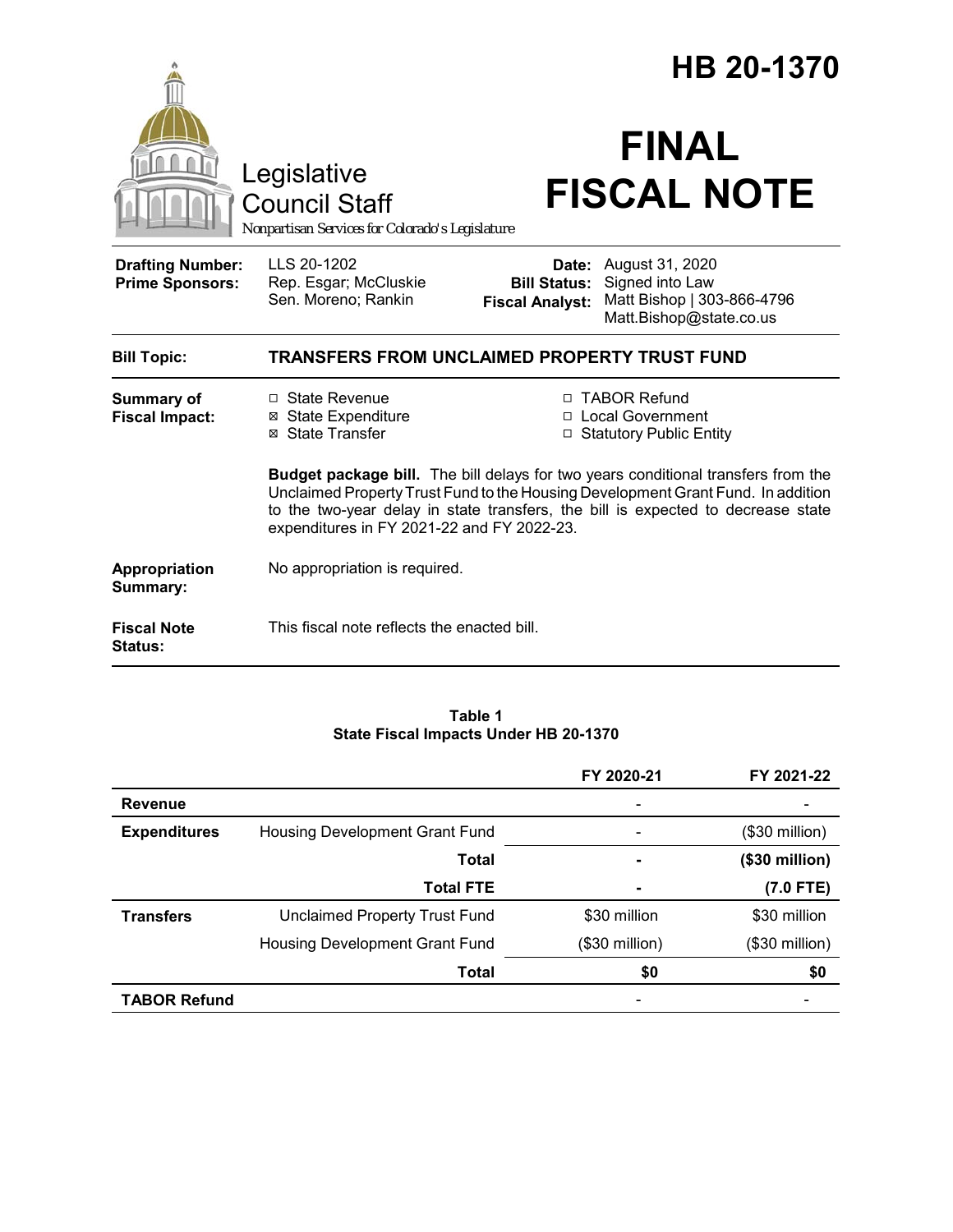August 31, 2020

## **Summary of Legislation**

House Bill 19-1322 created a mechanism that would transfer up to \$30 million from the Unclaimed Property Trust Fund to the Housing Development Grant Fund in the Division of Housing in a year for which Legislative Council Staff's June Economic and Revenue Forecast estimates state revenue to be below the excess state revenue cap by at least \$30 million. This bill delays the implementation of this transfer by two fiscal years, with transfers possible from FY 2022-23 through FY 2024-25.

# **Background**

**Unclaimed Property Trust Fund**. The Unclaimed Property Division of the Treasury Department holds, in perpetuity or until claimed, lost or forgotten assets of individuals and businesses in Colorado. The Unclaimed Property Trust Fund consists of all moneys collected under the Unclaimed Property Act, and interest earned on the account. State law transfers an annual amount sufficient to fund the Adult Dental Fund in the Department of Health Care Policy and Financing, an estimated \$17.4 million in FY 2018-19. The Unclaimed Property Trust Fund is TABOR-exempt; however, transfers out of the fund are generally subject to TABOR.

**Housing Development Grant Fund.** Under current law, the Housing Development Grant Fund consists of moneys appropriated by the General Assembly for the Division of Housing in the Department of Local Affairs to acquire, rehabilitate, and construct affordable housing projects through a competitive grant process. The fund also covers the cost of acquiring economic data used to advise the State Housing Board on local housing conditions.

Under House Bill 19-1322, in addition to existing statutory mandates, the funds transferred to the Housing Development Grant Fund may be spent for the following purposes:

- grants and loans for housing in non-urban areas for purchasers with up to 120 percent of the area median household income;
- down payment assistance programs for households with up to 100 percent of the area median household income in conjunction with public and private organizations;
- programs for home rehabilitation;
- repair, replacement, and disposal of mobile homes, in conjunction with local organizations;
- grants and loans for land acquisition and infrastructure costs for the provision of utilities for affordable housing developments;
- grants and loans for affordable housing targeted at specific area or income levels; and
- rental assistance programs targeting homeless families, Medicaid clients in nursing homes, family unification, veterans, households below 60 percent of the area's median income, and survivors of domestic violence.

## **Assumptions**

Based on the May 2020 Economic and Revenue Forecast, the fiscal note assumes that the first transfer from the Unclaimed Property Trust Fund to the Housing Development Grant Fund would occur in FY 2020-21. Although the transfer is contingent on the June 2021 forecast, it is assumed that forecasted revenue will not increase sufficiently to obviate a transfer.